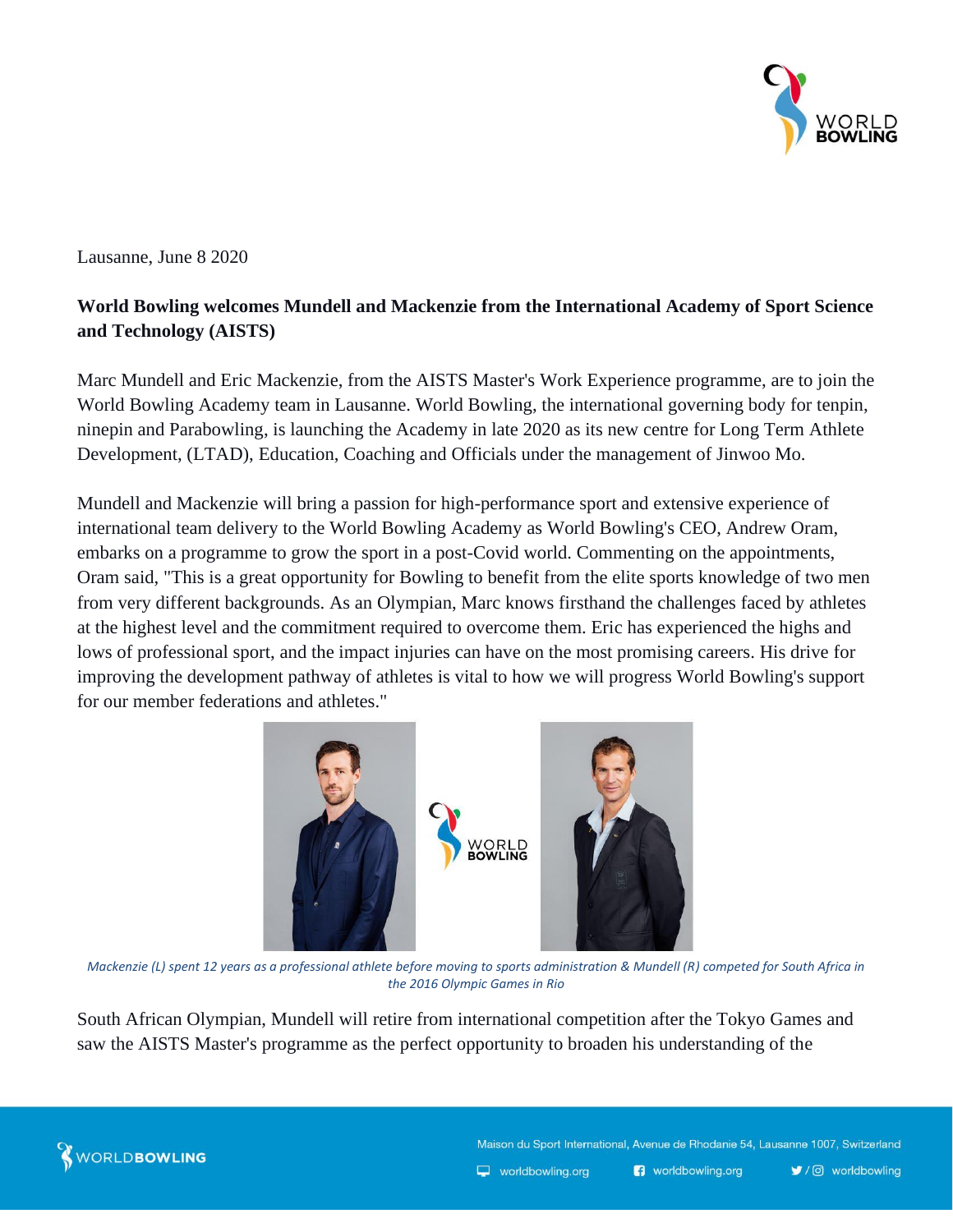

business of international sport. Mundell attained a Master's in Kinesiology, in his native South Africa, before serving as Team Liaison Officer for the USA Men's Soccer team during the 2009 FIFA Confederations Cup and the 2010 FIFA World Cup. From 2010 to 2015 he worked as the Senior Sports Administrator for University Sport South Africa (USSA), the International Federation affiliated to FISU.

Australian, Eric Mackenzie, was a professional Australian Rules Footballer. He played for 12 years at the elite level, and his integrity on and off the field earned him the coveted 'Best and Fairest' award. Mackenzie retired from the Australian Football League, in 2018 due to injury. He completed a Master's in Strength and Conditioning alongside his playing career and spent 2019 developing youth talent with the West Coast Eagles Football Next Generation and Multicultural Academies.

Dr Claude Stricker, Executive Director of AISTS, said "We are delighted that Marc and Eric are joining World Bowling. It is a strong endorsement of the AISTS programme and testament to the calibre of our students. These appointments build on a continuing relationship between AISTS and World Bowling, that began with Megan Tidbury, who graduated in 2013 and now holds the position of Head of Event Delivery at World Bowling. The partnership between the two organisations enables graduates to move on from academic study and make a tangible difference on the ground, gathering the skills needed to become sports industry leaders in their own right."

The International Academy of Sport Science and Technology (AISTS), located in Lausanne, Switzerland, is a not-for-profit association founded by eight institutions, including the International Olympic Committee (IOC). Other prestigious and valued [founders](https://aists.org/about/founders/) include a consortium of three leading Swiss Universities, the EPFL, University of Lausanne and the University of Geneva, as well as two private educational institutes, IMD and the EHL (Lausanne Hotel School) and the City of Lausanne and Canton of Vaud.

The AISTS responds to the needs of the sports industry by providing education in the form of short courses and a world-leading [Sports Management Master's program,](https://aists.org/education/masters-degree/) alongside [consulting](https://aists.org/consulting-services/) and [research](https://aists.org/consulting-services/research-capabilities/) to the international sports industry.

###



Maison du Sport International, Avenue de Rhodanie 54, Lausanne 1007, Switzerland